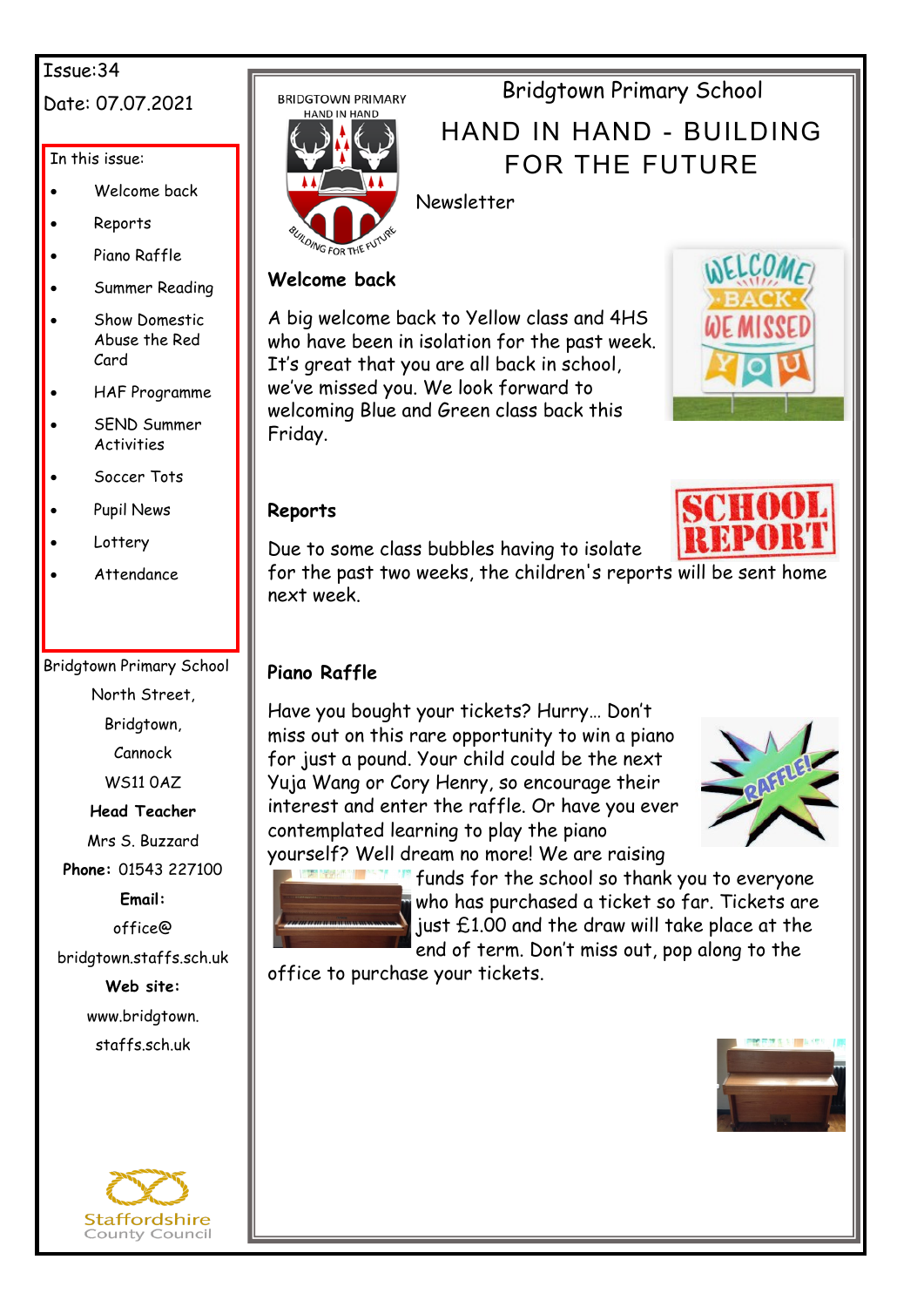#### **Summer Reading Challenge**

If you love to lose yourself in a book are you ready for this year's Summer Reading Challenge? Launching on Saturday 10th July at a Staffordshire Library near you is 'Wild World Heroes'. You can take part by visiting your local library to sign up or by visiting [www.wildworldheroes.org.uk](http://www.wildworldheroes.org.uk)

#### **"Show domestic abuse the red card"**

Research shows that incidents of domestic abuse rise sharply when

England play in a tournament by up to 25 per cent, so the Council has teamed up with partners from the local Community Safety Partnership to deliver some important messages.

The Council's Community Safety Partnership has teamed up with local partners including Staffordshire Police, New Era (domestic abuse service), the Staffordshire Commissioner's Office and local authorities across Staffordshire to launch a new

campaign. The new campaign **'Show domestic abuse the red card'** raises awareness of the support services available for both victims and perpetrators. This will build on a previous campaign which the team launched last year during the pandemic.

The campaign encourages victims, individuals and families who have concerns to report abuse and get support from New Era's Domestic Abuse Service's Staffordshire and Stoke-on-Trent 24 hour confidential helpline on **0300 303 3778** or access their 24/7 live chat facility at [www.new](http://www.new-era.uk)-era.uk For more information visit [www.cannockchasedc.gov.uk/footballredcard](http://www.cannockchasedc.gov.uk/footballredcard)

#### **HAF Programme - Registration is now open!**

Staffordshire is offering Holiday Activities and Food Programme (HAF) during the summer holidays, for children who are eligible for free school meals.

The HAF Programme is a central government initiative that requires all Local Authorities to deliver a programme of inclusive activities including a hot meal over the school holidays for children aged 5 – 16 years. It is free to those who receive

benefit related school meals.

Staffordshire are launching the campaign to encourage parents/carers to check whether their child is eligible for a free place and **sign up for the scheme from Monday 5th July**. Registration for eligible children will open on 5th July and eligible children will receive a letter via their school (in



the first week of July). The Staffordshire HAF programme will run at various locations in local areas starting from 26th July to 27th August 2021. For further information about the summer scheme:



https://www.staffordshire.gov.uk/Education/Educational-awards-benefits/ Holiday-activities-and-food/Holiday-Activities-and-Food.aspx





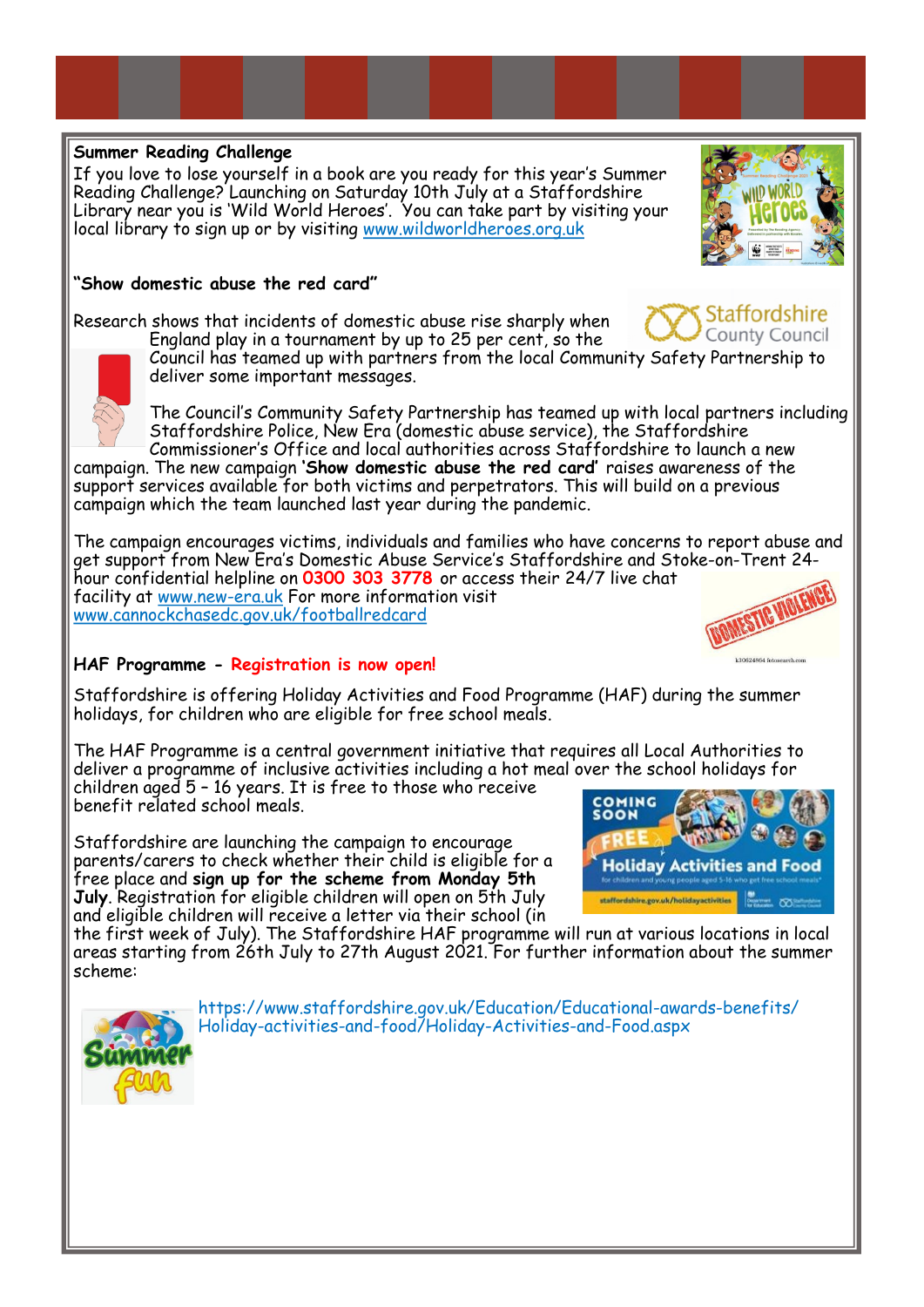#### **Free summer programme for children with SEND**





little insight to our Chase It programme…

It's a **FREE** programme that is delivered for children 5-15

with SEND, all the leaders are school teachers themselves with all the relevant training needed. It is a respite programme designed to give parents a break during the summer holidays, knowing that their children are safe and doing fun activities they enjoy. Some of the activities we did last year were, Drayton Manor, Snowdome, **CO** Go karting, paddle boarding and Alton towers.

Our Providers are here to help and support young people with a Special Educational Need or Disability (SEND) and their families through a variety of activities.

If you would be interested in signing your child up to benefit from this, all we ask is for you to register with Aiming High. A member of the team will then contact you direct to book onto the activities required. We can accept some siblings too if space allows



To Register with Aiming High, call 0300 111 8007 Option 5.

#### **Soccer Tots**

Do you have an active toddler? Would they be interested in learning new skills? The Aston Villa Foundation are aiming to open a new community football group in the local





Expression of interest form: [Aston Villa Foundation | Toddlers Session \(2](https://forms.office.com/Pages/ResponsePage.aspx?id=rJNfC0rRukeQV4gy2lY7x6hw0qbndtJGjqzpU1JTG7NUN1BBSlJRSExLQ0JYM0lCWTZOMVU3MzdBSy4u)) 3 Years Old) – [Expression of interest](https://forms.office.com/Pages/ResponsePage.aspx?id=rJNfC0rRukeQV4gy2lY7x6hw0qbndtJGjqzpU1JTG7NUN1BBSlJRSExLQ0JYM0lCWTZOMVU3MzdBSy4u)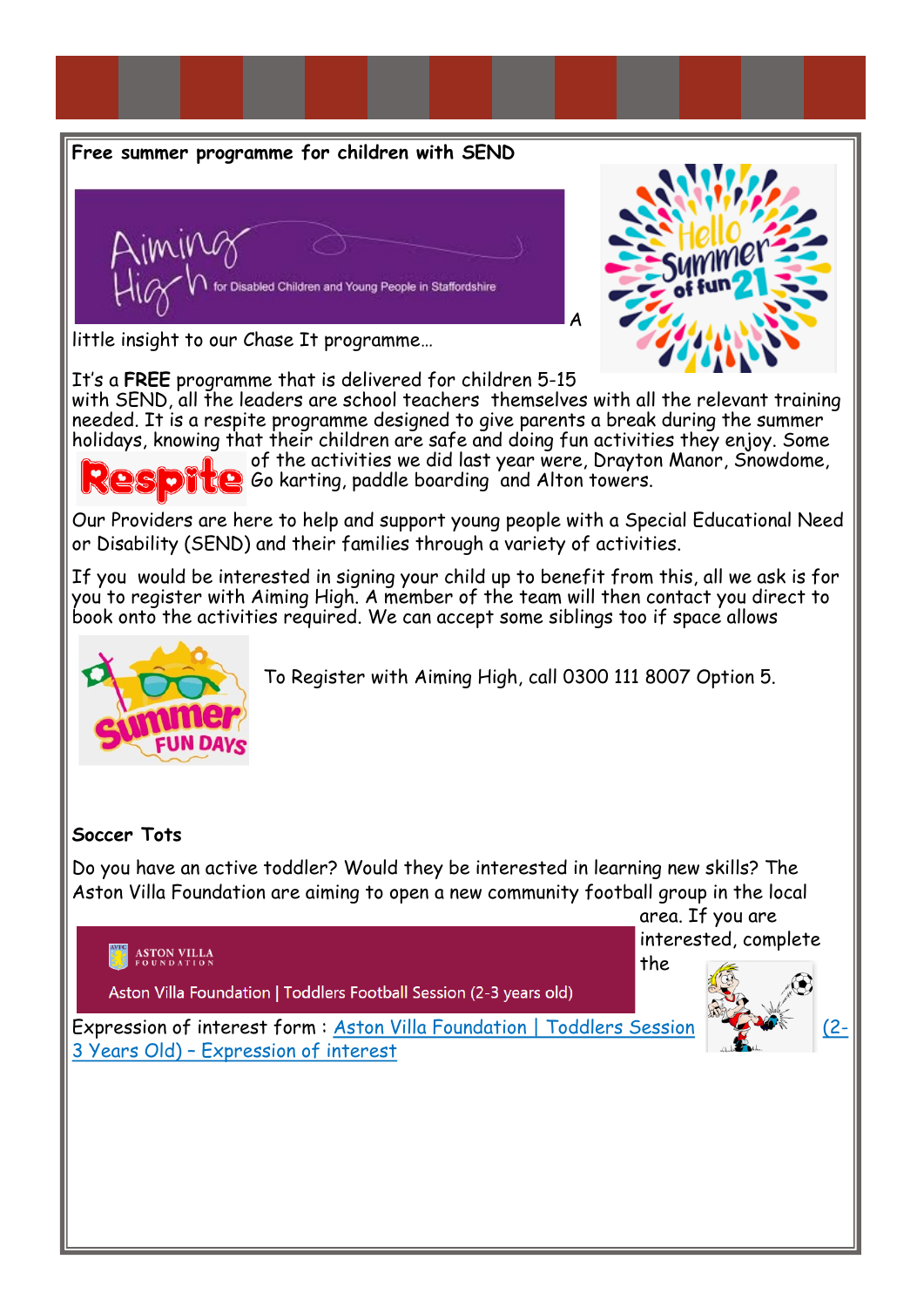

Diary Dates:

**Thu/Fri 15-16th July**  Year 6 Festival (pupils only)

**Monday 19th July** Achievement Assembly (pupils only)

**Wednesday 21st July** Leavers Assembly (pupils only)

**Wednesday 21st July** School closes for Summer Holidays



#### **Pupil News**



*One more day to go Reception!* 

The youngest members of the school have adapted quickly (again!) to online learning and they have excelled at it

(again!). A big thank you to all the parents who enable the sessions to run smoothly for the children.

#### **School Lottery**

#### Congratulations to Stephanie Mitchell who won this week's lottery.

The lottery is open to everyone so please tell grandparents, aunties, uncles, neighbours, in fact anyone who knows us! Let them know what we are



doing. We need people to sign up and buy a ticket. The more supporters we have playing, the bigger the jackpot and the more funds we generate for the children of Bridgtown Primary School. Our next draw takes place this **Saturday, 10th July** ….so if you fancy a chance of winning the National Top Prize of £25,000, 12 months fruit and veg boxes delivered to you door or even be the guaranteed Bridgtown Jackpot winner then see details on the next page. **"You have to be in it to win it!"**

#### **Attendance:**

The whole school attendance figures for last week, 28th June - 2nd July 2021, was 86.3%. Congratulations to GREEN **CLASS** for achieving the highest attendance.